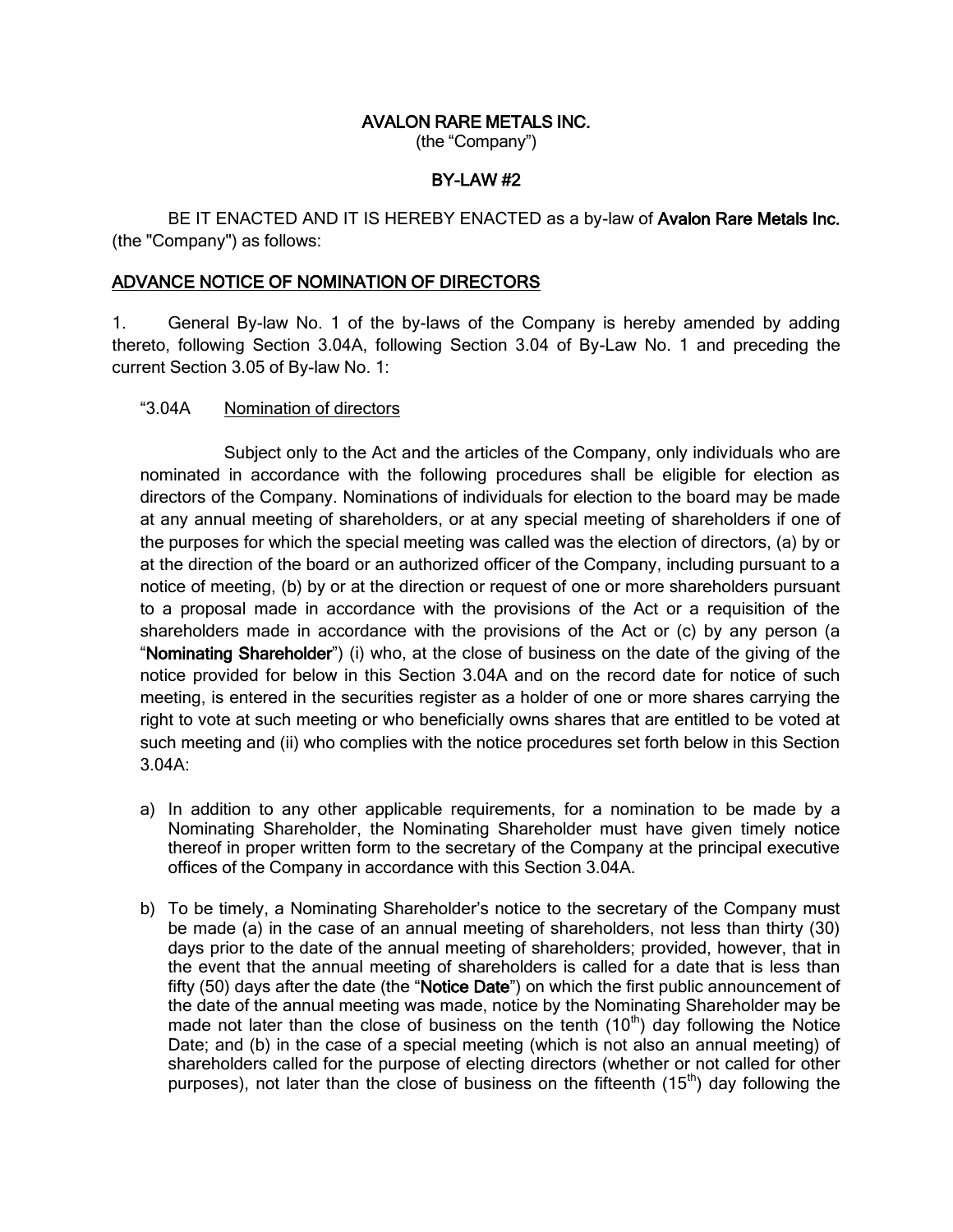day on which the first public announcement of the date of the special meeting of shareholders was made.

- c) To be in proper written form, a Nominating Shareholder's notice to the secretary of the Company must set forth (a) as to each person whom the Nominating Shareholder proposes to nominate for election as a director (i) the name, age, business address and residence address of the person, (ii) the principal occupation or employment of the person, (iii) the class or series and number of shares in the capital of the Company which are controlled or which are owned beneficially or of record by the person as of the record date for the meeting of shareholders (if such date shall then have been made publicly available and shall have occurred) and as of the date of such notice, and (iv) any other information relating to the person that would be required to be disclosed in a dissident's proxy circular in connection with solicitations of proxies for election of directors pursuant to the Act and Applicable Securities Laws (as defined below); and (b) as to the Nominating Shareholder giving the notice, any proxy, contract, arrangement, understanding or relationship pursuant to which such Nominating Shareholder has a right to vote any shares of the Company and any other information relating to such Nominating Shareholder that would be required to be made in a dissident's proxy circular in connection with solicitations of proxies for election of directors pursuant to the Act and Applicable Securities Laws (as defined below).
- d) No person shall be eligible for election as a director of the Company unless nominated in accordance with the provisions of this Section 3.04A; provided, however, that nothing in this Section 3.04A shall be deemed to preclude discussion by a shareholder (as distinct from nominating directors) at a meeting of shareholders of any matter in respect of which it would have been entitled to submit a proposal pursuant to the provisions of the Act. The chairperson of the meeting shall have the power and duty to determine whether a nomination was made in accordance with the procedures set forth in the foregoing provisions and, if any proposed nomination is not in compliance with such foregoing provisions, to declare that such defective nomination shall be disregarded.
- e) For purposes of this Section 3.04A, (i) "public announcement" shall mean disclosure in a press release reported by a national news service in Canada, or in a document publicly filed by the Company under its profile on the System of Electronic Document Analysis and Retrieval at www.sedar.com; and (ii) "Applicable Securities Laws" means the applicable Securities Act of each relevant province and territory of Canada, as amended from time to time, the rules, regulations and forms made or promulgated under any such statute and the published national instruments, multilateral instruments, policies, bulletins and notices of the securities commission and similar regulatory authority of each province and territory of Canada.
- f) Notwithstanding any other provision of the by-laws of the Company, notice given to the secretary of the Company pursuant to this Section 3.04A may only be given by personal delivery, facsimile transmission or by email (at such email address as stipulated from time to time by the secretary of the Company for purposes of this notice), and shall be deemed to have been given and made only at the time it is served by personal delivery, email (at the address as aforesaid) or sent by facsimile transmission (provided that receipt of confirmation of such transmission has been received) to the secretary at the address of the principal executive offices of the Company; provided that if such delivery or electronic communication is made on a day which is not a business day or later than 5:00 p.m. (Toronto time) on a day which is a business day, then such delivery or